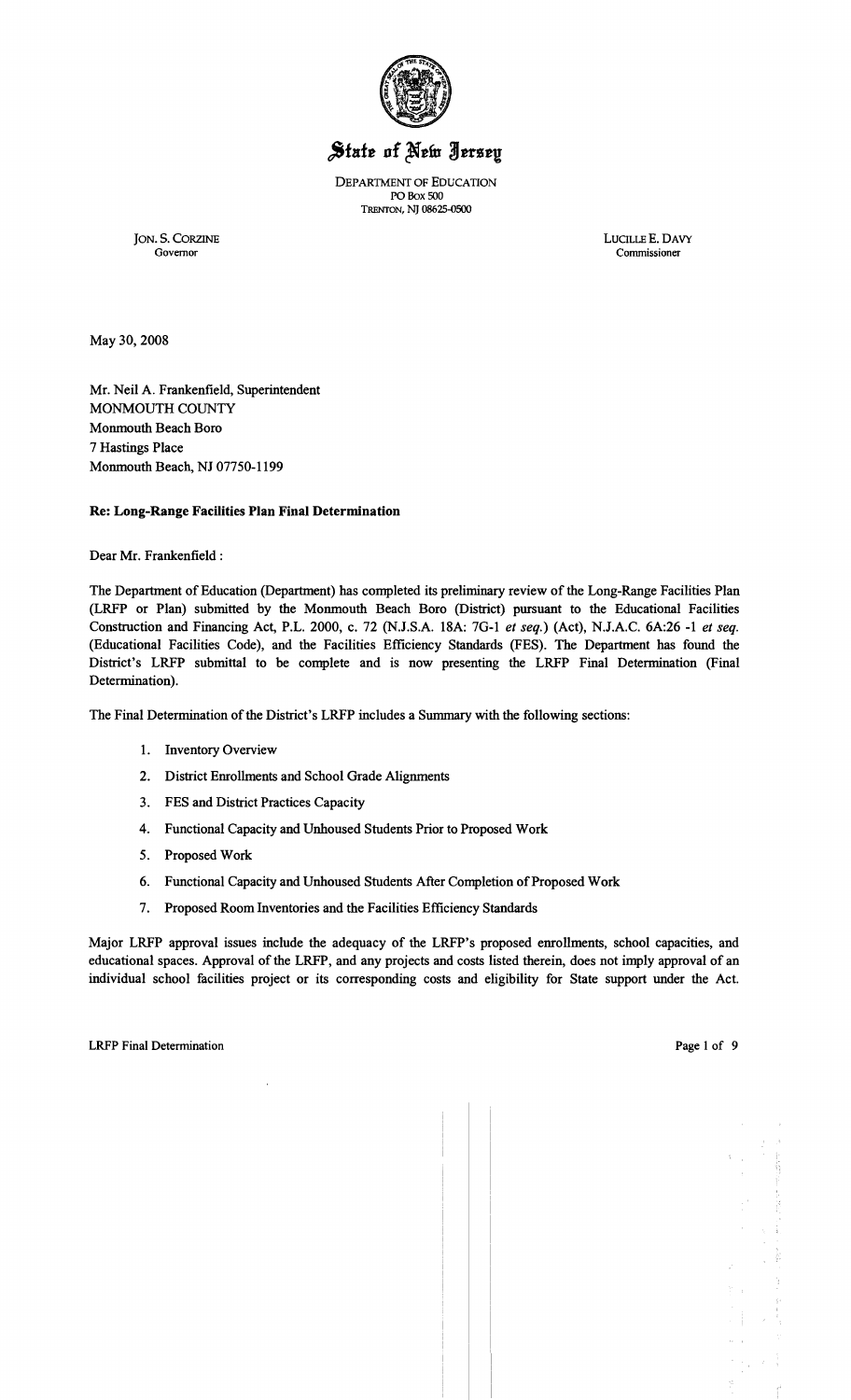Similarly, approval of the LRFP does not imply approval of portions of the Plan that are inconsistent with the Department's FES and proposed building demolition or replacement. Determination of preliminary eligible costs and final eligible costs will be made at the time of the approval of a particular school facilities project pursuant to N.J.S.A. 18A:7G-5. The District must submit a feasibility study as part of the school facilities project approval process, pursuant to N.J.S.A. 18A:7G-7b, to support proposed building demolition or replacement. The feasibility study should demonstrate that a building might pose a risk to the safety of the occupants after rehabilitation or that rehabilitation is not cost-effective.

Following the approval of the LRFP, the District may submit an amendment to the approved LRFP for Department review. Unless and until an amendment to the LRFP is submitted to and approved by the Commissioner of the Department pursuant to N.J.S.A. 18A:7G-4(c), the approved LRFP shall remain in effect. The District may proceed with the implementation of school facilities projects that are consistent with the approved LRFP whether or not the school facilities project contains square footage that may be ineligible for State support.

We trust that this document will adequately explain the Final Determination and allow the District to move forward with the initiation of projects within its LRFP. Please contact H. Lyle Jones, Regional Director at the Office of School Facilities at (609) 943-5452 with any questions or concerns that you may have.

Sincerely,

Flichle EDay

Lucille E. Davy Commissioner

Enclosure

c: John Hart, Chief of Staff William King, Assistant Commissioner, Division of Field Services Kathryn Forsyth, Director of Public Information Carole K. Morris, Monmouth County, Executive County Superintendent Bernard E. Piaia, Director, Office of School Facilities H. Lyle Jones, Regional Director, Office of School Facilities Tom Lakavitch, County Manager, Office of School Facilities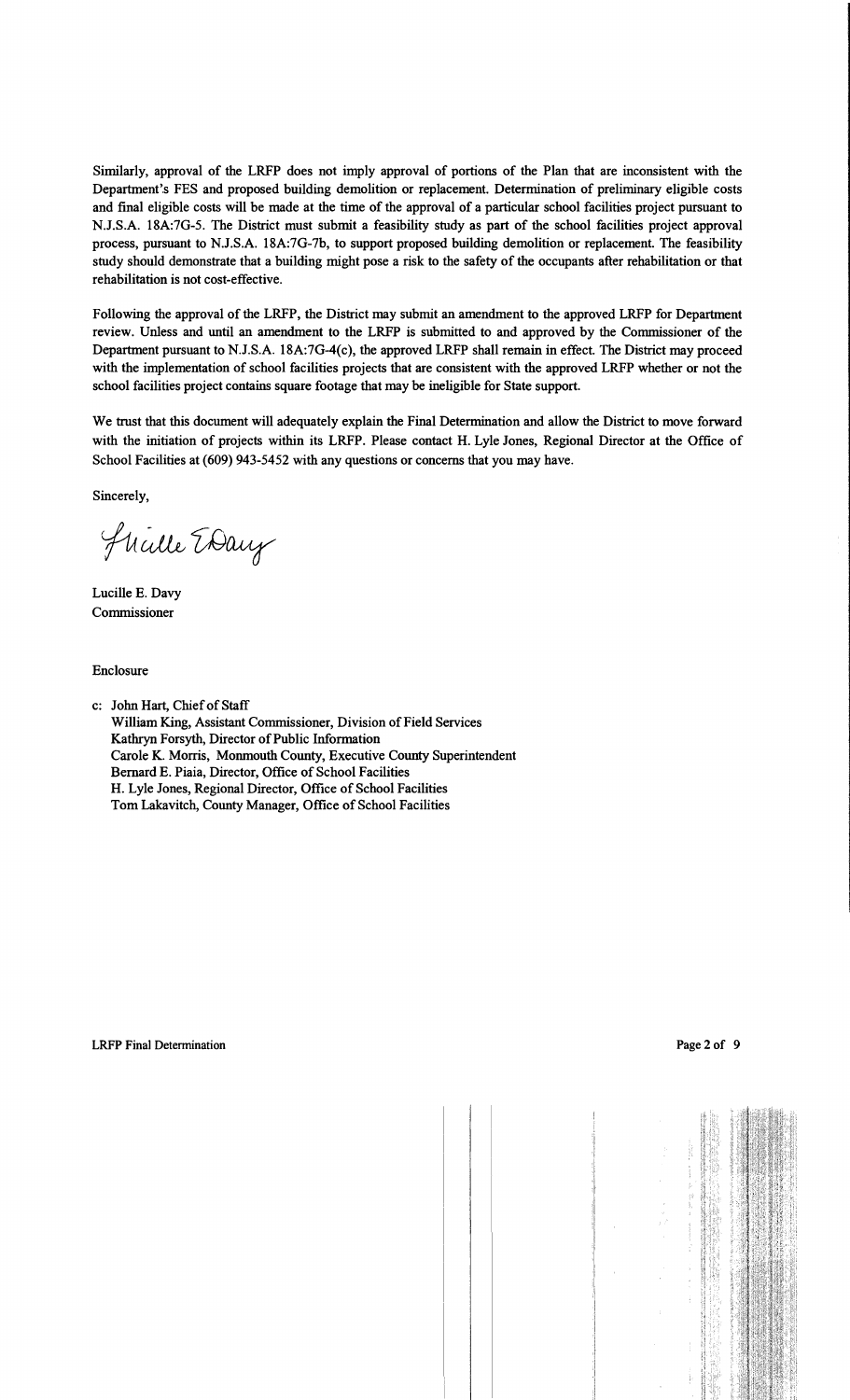## LONG-RANGE FACILITIES PLAN

## Final Determination Summary

Monmouth Beach Boro

The Department of Education (Department) has completed its review of the Long-Range Facilities Plan (LRFP or Plan) submitted by the, Monmouth Beach Boro (District) pursuant to the Educational Facilities Construction and Financing Act, P.L. 2000, c.72 (N.J.S.A. 18A:7G-I *et seq.)* (Act), N.J.A.C. 6A:26-1 et seq. (Educational Facilities Code), and the Facilities Efficiency Standards (FES).

This is the Department's Final Determination Summary (Summary) of the LRFP. The Summary is based on the standards set forth in the Act, the Educational Facilities Code, the FES, District entered data in the LRFP and Project Application and Tracking System (LRFP website), and District supplied supporting documentation. The Summary consists of seven sections. The referenced reports in *italic* text are standard LRFP reports available on the Department's LRFP website.

#### 1. Inventory Overview

The District provides services for students in grades K-8. The predominant existing school grade configuration is K-8. The predominant proposed school grade configuration is K-8. The District is classified as an "Under 55" district for funding purposes.

The District identified existing and proposed schools, sites, buildings, playgrounds, playfields, and parking lots in its LRFP. The total number of existing and proposed district-owned or leased schools, sites, and buildings are listed in Table I. A detailed description of each asset can be found in the LRFP website report titled *"Site Asset Inventory Report. "* 

|                                                      | <b>Existing</b> | <b>Proposed</b> |
|------------------------------------------------------|-----------------|-----------------|
| Sites:                                               |                 |                 |
| <b>Total Number of Sites</b>                         |                 |                 |
| Number of Sites with no Buildings                    |                 |                 |
| Number of Sites with no Instructional Buildings      |                 |                 |
| <b>Schools and Buildings:</b>                        |                 |                 |
| <b>Total Number of Schools</b>                       |                 |                 |
| <b>Total Number of Instructional Buildings</b>       |                 |                 |
| Total Number of Administrative and Utility Buildings |                 |                 |
| <b>Total Number of Athletic Facilities</b>           |                 |                 |
| <b>Total Number of Parking Facilities</b>            |                 |                 |
| <b>Total Number of Temporary Facilities</b>          |                 |                 |

#### Table 1: Inventory Summary

As directed by the Department, incomplete school facilities projects that have project approval from the Department are represented as "existing" in the Plan. District schools with incomplete approved projects that include new construction or the reconfiguration of existing program space are as follows:  $n/a$ .

Major conclusions are as follows:

The District is proposing to maintain the existing number of District-owned or leased sites.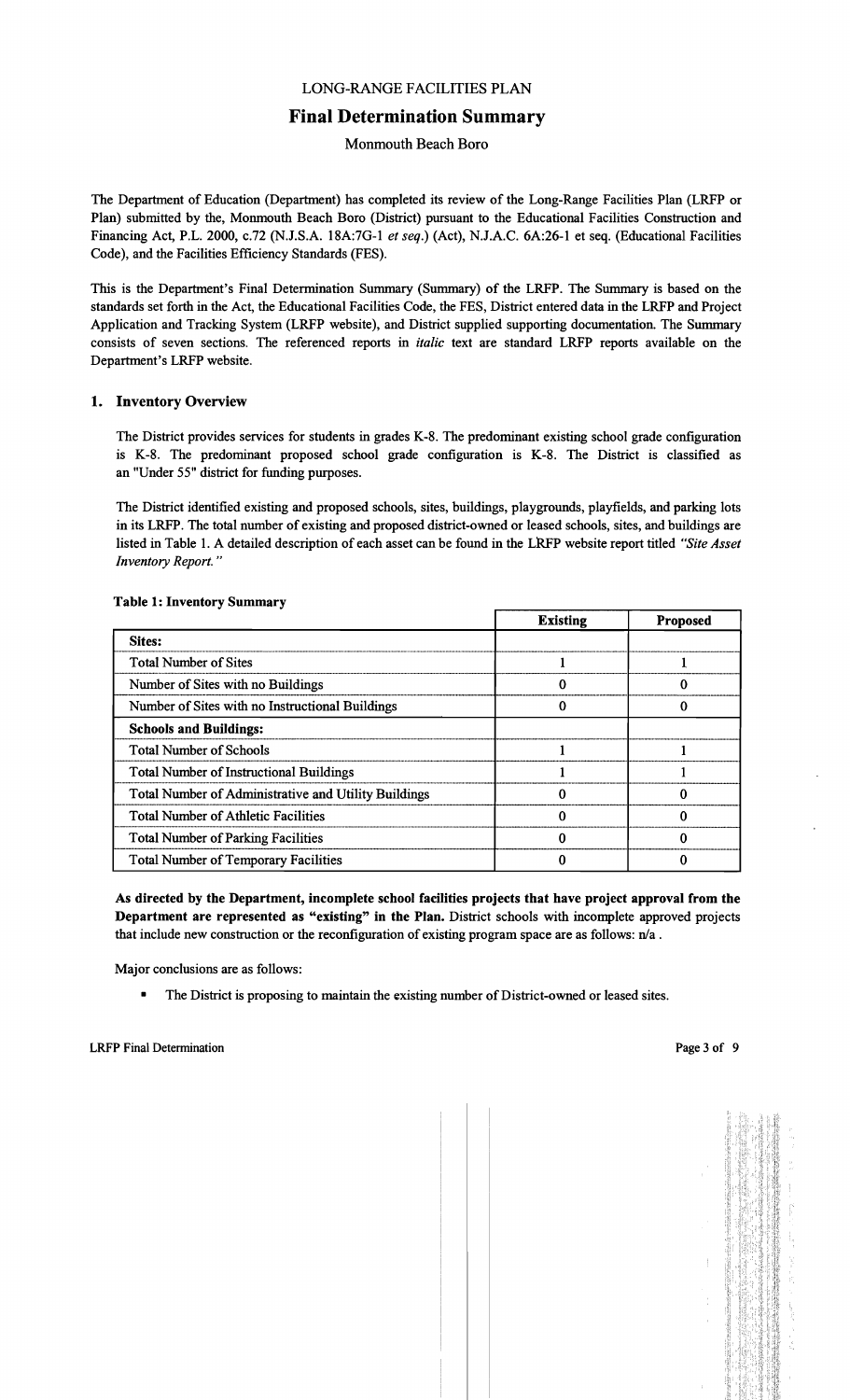- The District is proposing to maintain the existing number of District-owned or operated schools.
- The District is proposing to maintain the existing number of District-owned or leased instructional buildings. The District is proposing to maintain the existing number of District-owned or leased noninstructional buildings.

FINDINGS The Department has determined that the proposed inventory is adequate for review of the District's LRFP. However, the LRFP determination does not imply approval of an individual school facilities project listed within the LRFP. The District must submit individual project applications for project approval. If building demolition or replacement is proposed, the District must submit a feasibility study, pursuant to N.J.S.A. 18A:7G-7b, as part of the application for the specific school facilities project.

## 2. District Enrollments and School Grade Alignments

The District determined the number of students, or "proposed enrollments," to be accommodated in the LRFP on a district-wide basis and in each school. The District's existing and proposed enrollments and the cohortsurvival projection provided by the Department on the LRFP website are listed in Table 2. Detailed information can be found in the LRFP website report titled *"Enrollment Projection Detail.* " Existing and proposed school enrollments and grade alignments can be found in the report titled *"Enrollment and School Grade Alignment. "* 

|                             | <b>Actual Enrollments</b><br>2005 | <b>District Proposed</b><br><b>Enrollments</b> | <b>Department's LRFP</b><br><b>Website Projection</b> |
|-----------------------------|-----------------------------------|------------------------------------------------|-------------------------------------------------------|
| Grades K-12:                |                                   |                                                |                                                       |
| Grades K-5, including SCSE  | 202                               | 215                                            | 215                                                   |
| Grades 6-8, including SCSE  | 106                               | 113                                            | 113                                                   |
| Grades 9-12, including SCSE | 0                                 | 0                                              | 0                                                     |
| <b>District Totals</b>      | 308                               | 328                                            | 328                                                   |
| <b>Pre-Kindergarten:</b>    |                                   |                                                |                                                       |
| Pre-Kindergarten, Age 3     | 0                                 | 0.00                                           | 0.00                                                  |
| Pre-Kindergarten, Age 4     | 0                                 | 34.00                                          | 0.00                                                  |
| Pre-Kindergarten, SCSE      |                                   | 0.00                                           | 0.00                                                  |

#### Table 2: Enrollment Comparison

*"SCSE"* = *Self-Contained Special Education* 

Major conclusions are as follows:

- The District elected to use the Department's LRFP website projection. Supporting documentation was submitted to the Department as required to justify the proposed enrollments.
- The District is planning for increasing enrollments.
- The District is not an ECPA (Early Childhood Program Aid) District.

FINDINGS The Department has determined that the District's proposed enrollments are supportable for review of the District's LRFP. The Department will require a current enrollment projection at the time an application for a school facilities project is submitted incorporating the District's most recent Fall Enrollment Report in order to verify that the LRFP's planned capacity is appropriate for the updated enrollments.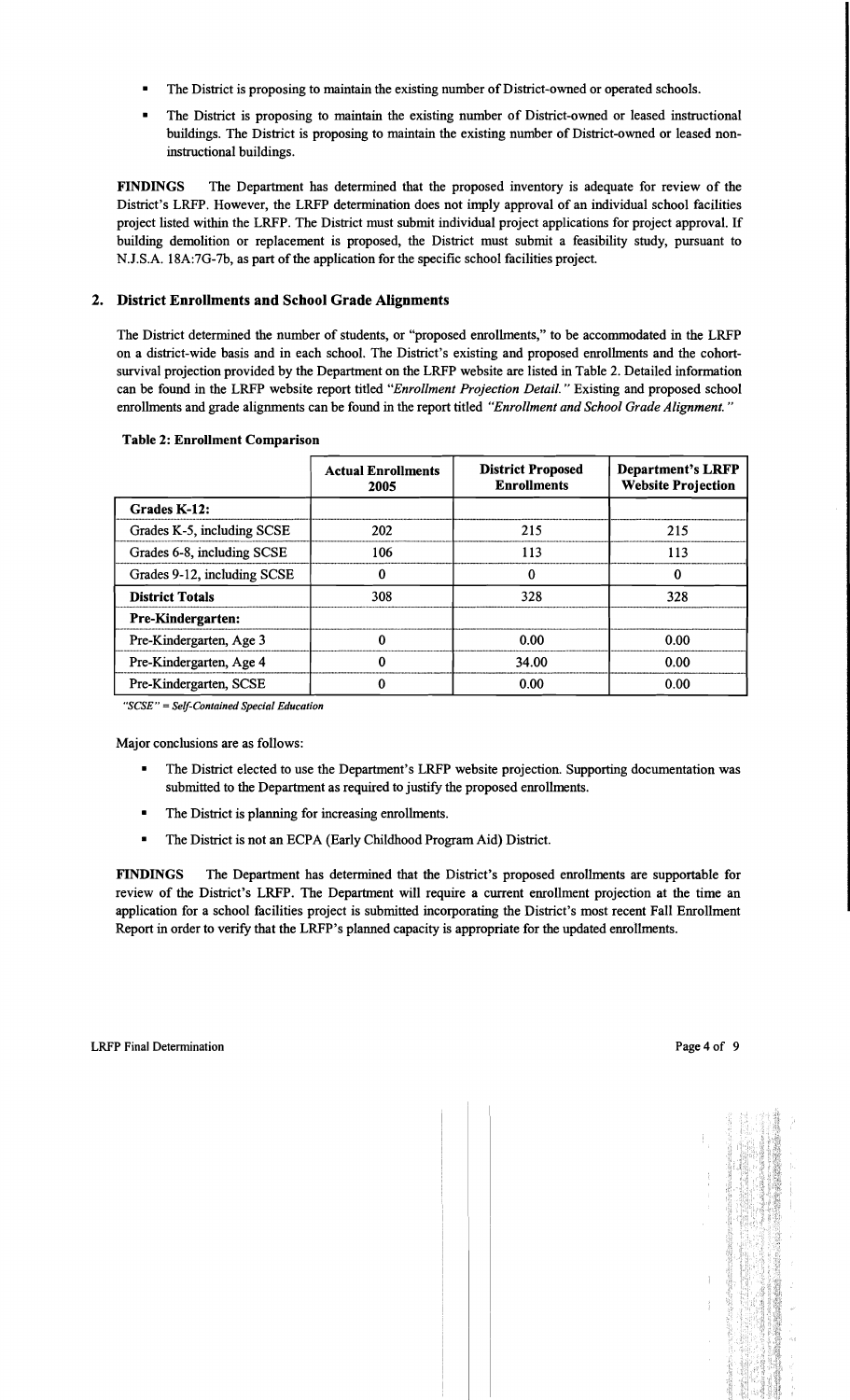## 3. FES and District Practices Capacity

The proposed room inventories for each school were analyzed to determine whether the LRFP provides adequate capacity for the proposed enrollments. Two capacity calculation methods, called *"FES Capacity"* and *"District Practices Capacity,"* were used to assess existing and proposed school capacity in accordance with the FES and District program delivery practices. A third capacity calculation, called *"Functional Capacity, "*  determines Unhoused Students and potential State support for school facilities projects. Functional Capacity is analyzed in Section 5 of this Summary.

- $\blacksquare$ *FES Capacity* only assigns capacity to pre-kindergarten *(if district-owned or operated),* kindergarten, general, and self-contained special education classrooms. No other room types are considered to be capacity-generating. Class size is based on the FES and is prorated for classrooms that are sized smaller than FES classrooms. FES Capacity is most accurate for elementary schools, or schools with non-departmentalized programs, in which instruction is "homeroom" based. This capacity calculation may also be accurate for middle schools depending upon the program structure. However, this method usually significantly understates available high school capacity since specialized spaces that are typically provided in lieu ofgeneral classrooms are not included in the capacity calculations.
- *District Practices Capacity allows the District to include specialized room types in the capacity* calculations and adjust class size to reflect actual practices. This calculation is used to review capacity and enrollment coordination in middle and high schools.

A capacity utilization factor in accordance with the FES is included in both capacity calculations. A 90% capacity utilization rate is applied to classrooms serving grades K-8. An 85% capacity utilization rate is applied to classrooms serving grades 9-12. No capacity utilization factor is applied to preschool classrooms.

Table 3 provides a summary of existing and proposed district-wide capacities. Detailed information can be found in the LRFP website report titled *"FES and District Practices Capacity."* 

|                                                 | <b>Total FES Capacity</b> | <b>Total District Practices</b> |
|-------------------------------------------------|---------------------------|---------------------------------|
| $(A)$ Proposed Enrollments                      | 362.00                    | 362.00                          |
| $ $ (B) Existing Capacity                       | 344.59                    | 317.10                          |
| <i><b>*Existing Capacity Status (B)-(A)</b></i> | $-17.41$                  | $-44.90$                        |
| (C) Proposed Capacity                           | 344.59                    | 317.10                          |
| <i>*Proposed FES Capacity Status (C)-(A)</i>    | $-17.41$                  | $-44.90$                        |

#### Table 3: FES and District Practices Capacity Summary

*\*Negative numbers represent inadequate capacity; Positive numbers represent surplus capacity.* 

Major conclusions are as follows:

- The District has appropriately coordinated proposed school capacities and enrollments in the LRFP.
- Adequate justification has been provided by the District if capacity for a school deviates from the proposed enrollments by more than 5%.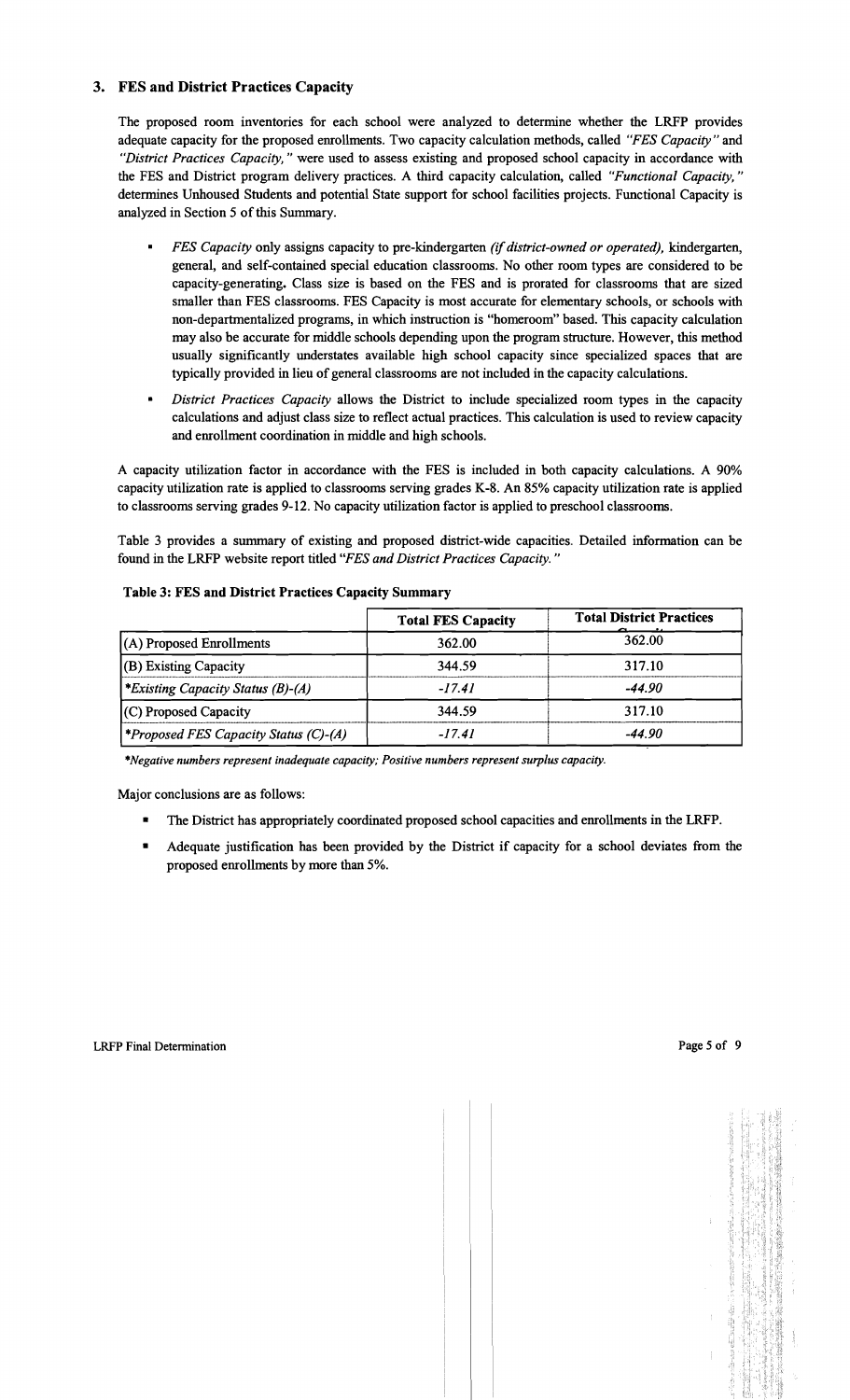FINDINGS The Department has determined that the proposed District capacity, in accordance with the proposed enrollments, is adequate for review of the District's LRFP. The Department will require a current enrollment projection at the time an application for a school facilities project is submitted, incorporating the District's most recent Fall Enrollment Report, in order to verify that the LRFP's planned capacity meets the District's updated enrollments.

## 4. Functional Capacity and Unhoused Students Prior to Proposed Work

*Functional Capacity* was calculated and compared to the proposed enrollments to provide a preliminary estimate of Unhoused Students and new construction funding eligibility. Functional Capacity is the adjusted gross square footage of a school building *(total gross square feet minus excluded space)* divided by the minimum area allowance per Full-time Equivalent student for the grade level contained therein. Unhoused Students is the number of students projected to be enrolled in the District that exceeds the Functional Capacity of the District's schools pursuant to N.J.A.C. 6A:26-2.2(c).

*"Excluded Square Feet"* in the LRFP Functional Capacity calculation includes (1) square footage exceeding the FES for any pre-kindergarten, kindergarten, general education, or self-contained special education classroom; (2) grossing factor square footage *(corridors, stairs, mechanical rooms, etc.)* that exceeds the FES allowance, and (3) square feet proposed to be demolished or discontinued from use. Excluded square feet may be revised during the review process for individual school facilities projects.

Table 4 provides a preliminary assessment of Functional Capacity, Unhoused Students, and Estimated Maximum Approved Area for the various grade groups in accordance with the FES. Detailed information concerning the calculation and preliminary excluded square feet can be found in the LRFP website reports titled *"Functional Capacity and Unhoused Students"* and *"Functional Capacity Excluded Square Feet. "* 

|                        |            | B                |                 |                |                          |
|------------------------|------------|------------------|-----------------|----------------|--------------------------|
|                        |            | <b>Estimated</b> |                 | D              | $E = C x D$              |
|                        | А          | <b>Existing</b>  | $C = A-B$       | Area           | <b>Estimated Maximum</b> |
|                        | Proposed   | Functional       | <b>Unhoused</b> | Allowance      | Approved Area for        |
|                        | Enrollment | Capacity         | <b>Students</b> | (gsf/students) | <b>Unhoused Students</b> |
| Elementary $(K-5)^*$   | 215.00     | 239.67           | 0.00            | 125.00         | 0.00                     |
| Middle $(6-8)$         | 113.00     | 125.97           | 0.00            | 134.00         | 0.00                     |
| High $(9-12)$          | 0.00       | 0.00             | 0.00            | 151.00         | 0.00                     |
| <b>District Totals</b> | 362.00     | 365.64           |                 |                |                          |

Table 4: Functional Capacity and Unhoused Students Prior to Proposed Work

\*Pre-kindergarten students are not included in the calculations.

Major conclusions are as follows:

- The calculations for "Estimated Existing Functional Capacity" do not include school facilities projects that have been approved by the Department but were not under construction or complete at the time of Plan submission.
- • The District, based on the preliminary LRFP assessment, does not have Unhoused Students for the following FES grade groups: Grades K-5, 6-8.
- The District, based on the preliminary LRFP assessment, has Unhoused Students for the following FES grade groups: n/a.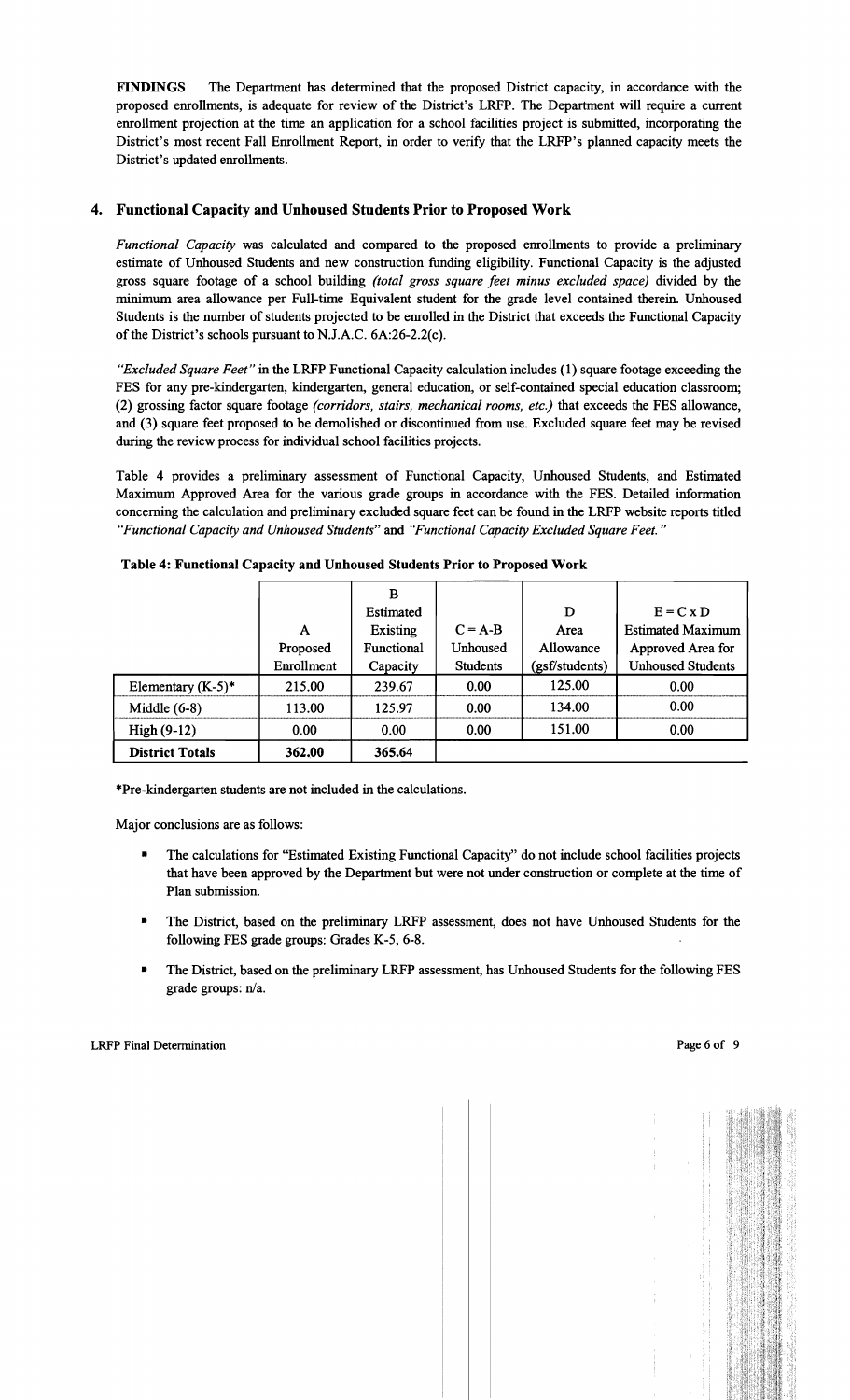- The District is not an ECPA District. Therefore, general education pre-kindergarten students are not included in the calculations.
- The District is not proposing to demolish or discontinue the use of existing District-owned instructional space. The Functional Capacity calculation excludes square feet proposed to be demolished or discontinued for the following FES grade groups: n/a.

FINDINGS Functional Capacity and Unhoused Students calculated in the LRFP are preliminary estimates. Justification for square footage in excess of the FES and the determination of additional excluded square feet, Preliminary Eligible Costs (PEC), and Final Eligible Costs (FEC) will be included in the review process for specific school facilities projects. A feasibility study undertaken by the District is required if building demolition or replacement is proposed per NJ.A.C. 6A:26-2.3(b)(10).

## 5. Proposed Work

The District was instructed to review the condition of its facilities and sites and to propose corrective *"system"*  and *"inventory"* actions in its LRFP. *"System"* actions upgrade existing conditions without changing spatial configuration or size. Examples of system actions include new windows, finishes, and mechanical systems. *"Inventory"* actions address space problems by removing, adding, or altering sites, schools, buildings and rooms. Examples of inventory actions include building additions, the reconfiguration of existing walls, or changing room use.

Table 5 summarizes the type of work proposed in the District's LRFP for instructional buildings. Detailed information can be found in the LRFP website reports titled *"Site Asset Inventory," "LRFP Systems Actions Summary,* " *and "LRFP Inventory Actions Summary. "* 

| <b>Type of Work</b>                                            | <b>Work Included in LRFP</b> |  |  |
|----------------------------------------------------------------|------------------------------|--|--|
| <b>System Upgrades</b>                                         | Yes                          |  |  |
| <b>Inventory Changes</b>                                       |                              |  |  |
| Room Reassignment or Reconfiguration                           | No                           |  |  |
| <b>Building Addition</b>                                       | N٥                           |  |  |
| New Building                                                   | No                           |  |  |
| Partial or Whole Building Demolition or Discontinuation of Use | No                           |  |  |
| New Site                                                       | Yes                          |  |  |

Table 5: Proposed Work for Instructional Buildings

Major conclusions are as follows:

- The District has proposed system upgrades in one or more instructional buildings.
- The District has not proposed inventory changes, excluding new construction, in one or more instructional buildings.
- The District has not proposed new construction in lieu of rehabilitation in one or more instructional buildings.

Please note that costs represented in the LRFP are for capital planning purposes only. Estimated costs are not intended to represent preliminary eligible costs or fmal eligible costs of approved school facilities projects.

The Act (N.J.S.A. 18A:7G-7b) provides that all school facilities shall be deemed suitable for rehabilitation unless a pre-construction evaluation undertaken by the District demonstrates to the satisfaction of the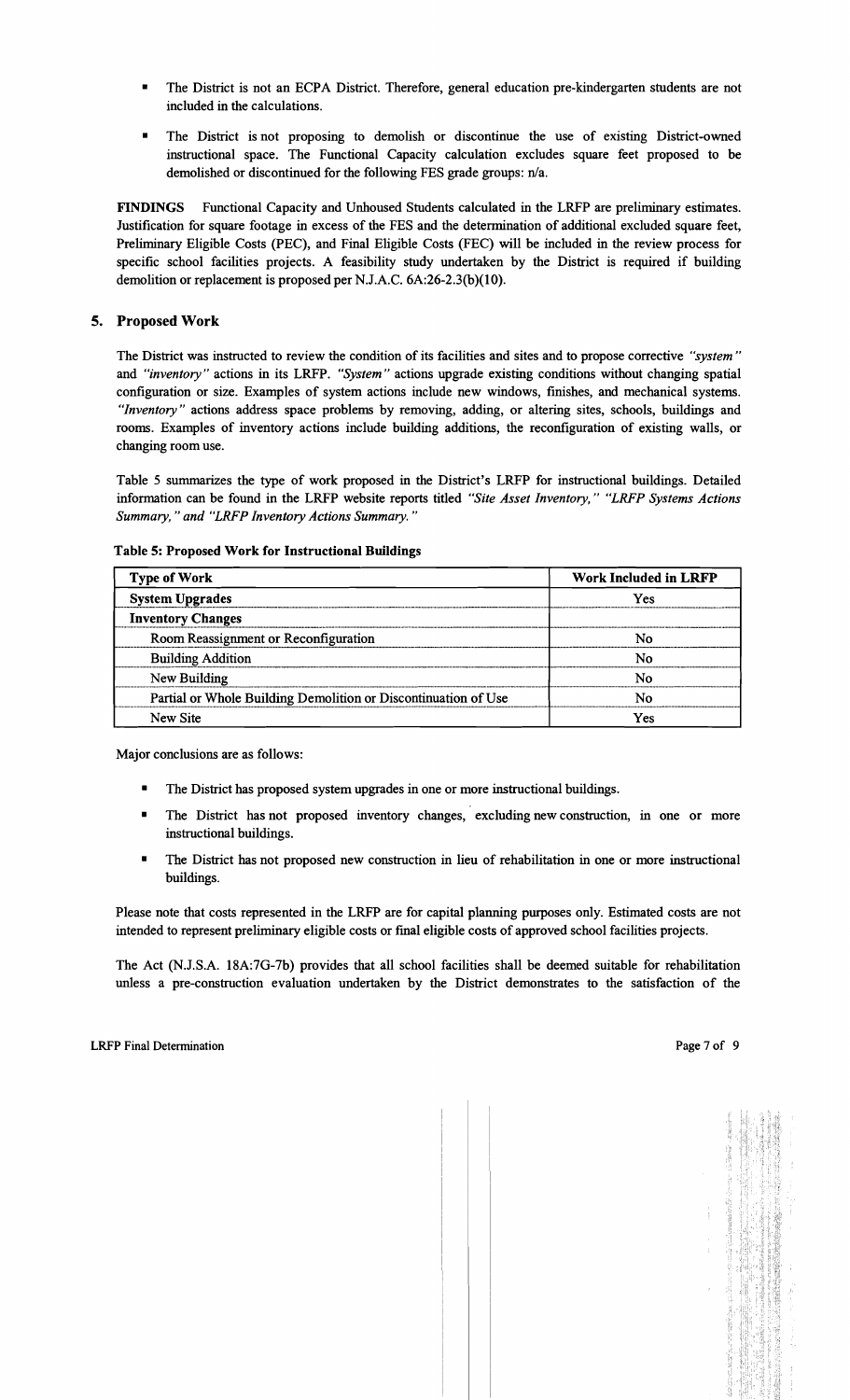Commissioner that the structure might pose a risk to the safety of the occupants even after rehabilitation or that rehabilitation is not cost-effective. Pursuant to N.J.A.C. 6A:26-2.3(b)(10), the Commissioner may identify school facilities for which new construction is proposed in lieu of rehabilitation for which it appears from the information presented that new construction is justified, provided, however, that for such school facilities so identified, the District must submit a feasibility study as part of the application for the specific school facilities project. The cost of each proposed building replacement is compared to the cost of additions or rehabilitation required to eliminate health and safety deficiencies and to achieve the District's programmatic model.

Facilities used for non-instructional or non-educational purposes are ineligible for State support under the Act. However, projects for such facilities shall be reviewed by the Department to determine whether they are consistent with the District's LRFP and whether the facility, if it is to house students (full or part time) conforms to educational adequacy requirements. These projects shall conform to all applicable statutes and regulations..

FINDINGS The Department has determined that the proposed work is adequate for review of the District's LRFP. However, Department approval of proposed work in the LRFP does not imply that the District may proceed with a school facilities project. The District must submit individual project applications with cost estimates for Department project approval. Both school facilities project approval and other capital project review require consistency with the District's approved LRFP.

## 6. Functional Capacity and Unhoused Students After Completion of Proposed Work

The *Functional Capacity* of the District's schools *after* completion of the scope of work proposed in the LRFP was calculated to highlight any remaining Unhoused Students.

Table 6 provides a preliminary assessment of Unhoused Students and Estimated Remaining Maximum Area after completion of new construction proposed in the LRFP, if applicable. Detailed information concerning the calculation can be found in the website report titled *"Functional Capacity and Unhoused Students."* 

|                        | Estimated<br>Maximum<br>Approved Area<br>for Unhoused | Total New  | Updated<br>Functional | <b>Unhoused</b><br>Students after | Estimated<br>Maximum Area<br>for Unhoused<br><b>Students</b> |
|------------------------|-------------------------------------------------------|------------|-----------------------|-----------------------------------|--------------------------------------------------------------|
|                        | <b>Students</b>                                       | <b>GSF</b> | Capacity              | Construction                      | Remaining                                                    |
| Elementary $(K-5)^*$   | 0.00                                                  | 0.00       | 239.67                | 0.00                              | 0.00                                                         |
| Middle $(6-8)$         | 0.00                                                  | 0.00       | 125.97                | 0.00                              | 0.00                                                         |
| $High(9-12)$           | 0.00                                                  | 0.00       | 0.00                  | 0.00                              | 0.00                                                         |
| <b>District Totals</b> |                                                       | 0.00       | 365.64                |                                   |                                                              |

#### Table 6: Functional Capacity and Unhoused Students After Completion of Proposed Work

\*Pre-kindergarten students are not included in the calculations.

Major conclusions are as follows:

- New construction is proposed for the following grade groups:  $n/a$ .
- Proposed new construction exceeds the estimated maximum area allowance for Unhoused Students prior to the completion of the proposed work for the following grade groups: n/a.
- The District, based on the preliminary LRFP assessment, will not have Unhoused Students after completion of the proposed LRFP work for the following grade groups: n/a.